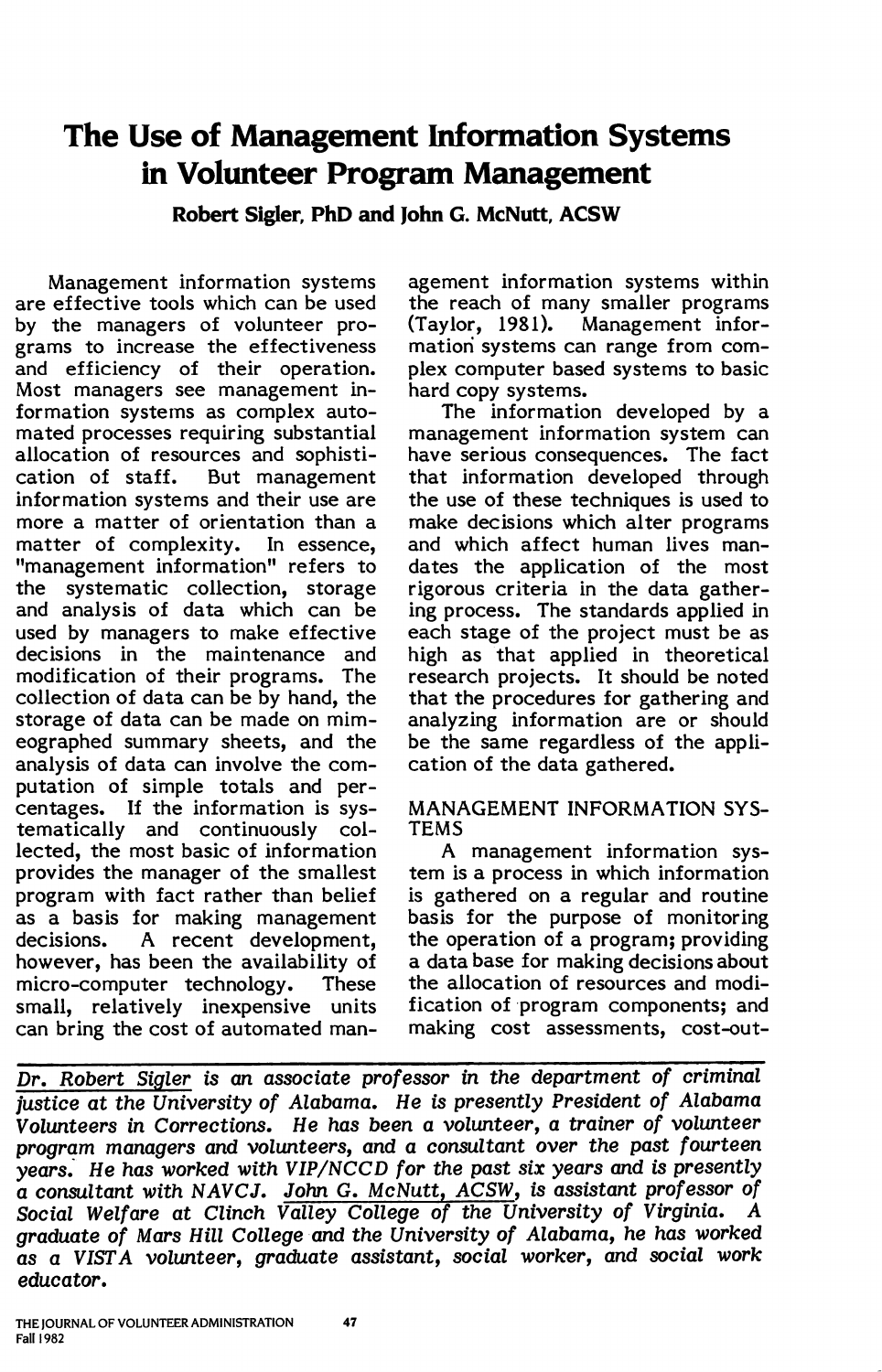come assessments, or outcome assessments (Washington, 1980). An effective management information system becomes the basis for decision-making in both daily operations and long range planning. In the loose sense of the concept, management information refers to all of the decision-relevant information a program coordinator needs to manage effectively any operation or program.

While management information systems have existed in the private sector for many years, public agencies and volunteer programs are in the early stages of the development and implementation of these programs. As is the case in evaluation research, the need for accountability has facilitated the adoption of management information systems. Public and private nonprofit agencies are expected to operate in an effective, rational, well-planned manner. Public dissatisfaction with the level of performance in public agencies has encouraged the development of effective information systems for both increasing the efficiency and effectiveness of program operations, and for rationalization of the decisionmaking process in the public policy setting (Perlmutter and Slavin, 1980). This need has produced techniques such as "zero-base budgeting," Program Planning and Budgetary System (PPBS), and Goal-Oriented Social Services (GOSS). Because this process is located in a political-survival context, the pressure to obtain the "right" information is often strong (Weiss, 1972). For this reason, extraordinary care must be taken to protect the quality of the data gathered to insure objective, unbiased measurements.

From a measurement perspective, there are two different tasks in most management information systems. The first task is the measurement of goal accomplishment or outcome. The second is the measurement of specific aspects of program operations.

The goal assessment or outcome

measurement component of the management information system is similar to the implementation of an evaluation research project on a continuous basis. Many evaluation research projects are one-shot approaches to the development of information. The volunteer program is evaluated at one time, producing information about the effectiveness of the program at that time. In management information systems, which are designed to measure goal accomplishment or outcomes, the measurements are a part of the routine procedures and can be summarized at regular intervals, providing a relatively continuous assessment of volunteer program "success" as measured by the specific outcomes targeted for measurement.

The measurement of specific program maintenance or routine operations is usually the primary process in management information systems. The volunteer program is defined in terms of the processes which occur as the program functions and/or achieves goals. A measurement is designed for each of the processes which monitors the rate, and in some cases, the quality of the action which is occurring during the process. One example of this type of operation would be accounting processes. This information is summarized at regular intervals and is used to guide decisions about each process in terms of other processes and the overall operations of the program. In other instances, the management information is designed to operate with some degree of autonomy. That is, specific "triggers" are established for the various measures. When the rate of activity increases or falls to the trigger point, the operation of the process is adjusted. In this sense, management information systems have developed from cybernetic and basic feedback system theory.

MANAGEMENT FEEDBACK PRO-**CESSES** 

The concepts of management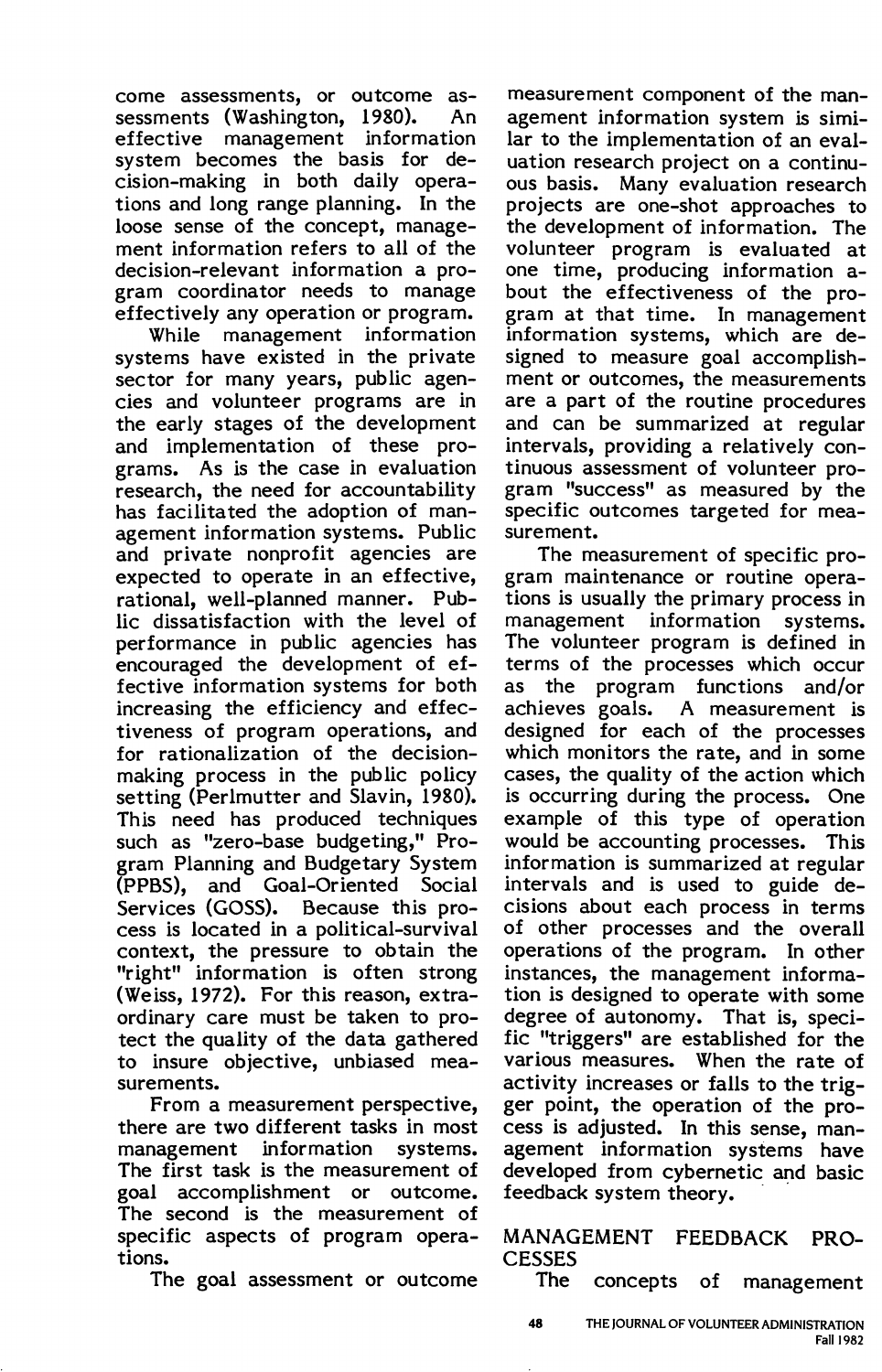feedback processes can be traced to general systems theory and to the basic cybernetics feedback model. There are three basic components: a receptor, a controller, and an effector. The receptor monitors the fluctuation in a variable or variables. When the fluctuations exceed specific levels the controller is signaled. The controller then activates an effector which intervenes until the system is in balance or within the parameters set for the receptor (Wiener, 1965).

Feedback operates in two ways. In a negative feedback system the level of activity is reduced. In volunteer programs, the number of clients or tasks accepted is determined by the available person power. As the pool of available volunteers is exhausted, the number of new clients or tasks accepted by the program is decreased. Agencies receiving services from the volunteer program would be advised to seek additional<br>resources in accomplishing their in accomplishing tasks.

In positive feedback the output in the process is increased. In the case of matching available volunteers with client or task needs, control of production is just one alternative. The response could be an increase in recruitment efforts and expansion of the volunteer program to meet increasing needs for services.

It is possible to use both positive and negative feedback components in the same management information system and in the same process. That is, the volunteer program could control the rising level of services to be delivered through careful review of present capability while increasing recruitment efforts and planning for future growth. In a fairly stable need situation, the increase or decrease in recruitment efforts could be tied to increase and decrease in the size of the available pool of volunteers ready for assignment, and in the screening and training components of volunteer preparations.

Maintenance components can be

automatic or can provide information for administrators to use in managing agencies or programs. In automatic systems, the information is generated and assessed by machines or by a human operator. Guidelines have been established for most conceiv-<br>able contingencies. Specific reable contingencies. sponses ranging from no action to minor changes, or referral to management for further consideration are defined and are implemented. If the contingencies are within the group of contingencies for which responses have been established, the response is automatic in that it is made without further evaluation of the facts or circumstances in the situation. When no specific response has been defined, management is alerted with additional information or clarification sought followed by a specific appropriate response. Extraordinary care should be taken in the development of a system with automatic components to avoid the embarrassment which is created when the system works improperly. When the responses of the volunteer program staff or volunteers are not monitored, errors can become significant before they are noticed. It is also best to provide for regular monitoring of program operations to in-

sure continuous smooth performance. Most volunteer program information systems are not automatic. Most volunteer programs need to maintain the maximum amount of flexibility in response. Volunteer program management information systems tend to be reflective rather than reactive. The system develops information which is summarized on a regular basis for managers. Volunteer program managers evaluate the information and develop a response or intervention if a response is warranted. In this approach, contingencies and responses are not predefined. There are usually triggers or response thresholds in the system, but when the threshold is reached, the manager is notified that a situation requiring an intervention exists.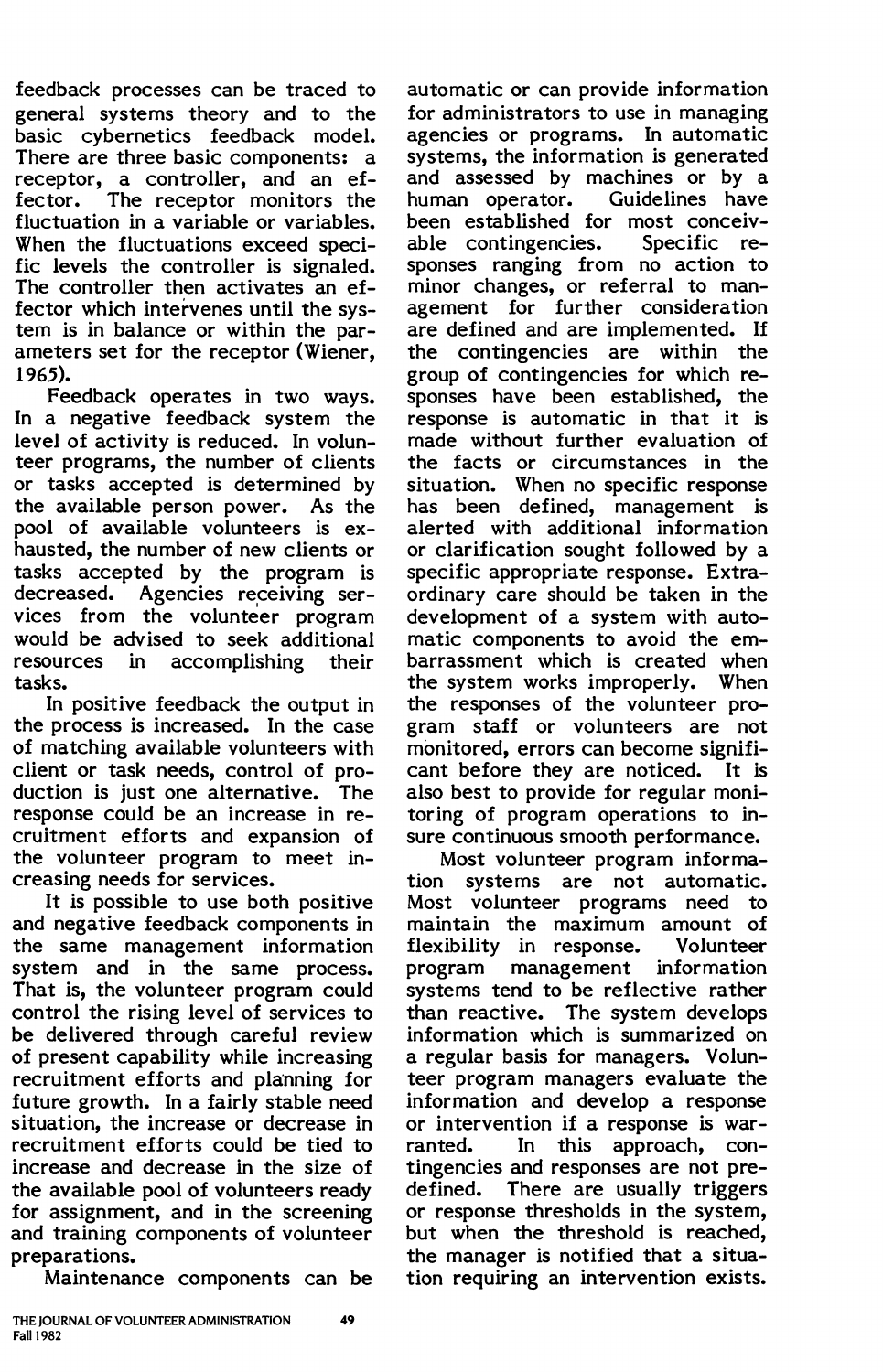The manager reviews the situation, then develops and implements a response.

## DESIGNING A MANAGEMENT IN-FORMATION SYSTEM

In designing a management information system, the basic tools of measurement and design characteristic of research are used. Thus any of the basic techniques and approaches described in texts focusing on social science research can be used in the design.

# Staff Involvement

The human factor in system design must be considered in systems<br>development. It must be remem-It must be remembered that people will contribute the data, run the system and make use of the information the system develops. Their involvement, therefore, is critical.

The management of the volunteer program must, of necessity, be involved in the development of the<br>management information system. management information Management makes crucial decisions and so the information developed by a management information system must be relevant to the decisions to be made. As Senn (1978:17) notes: "The primary emphasis of Management Information System is that of providing decision support to man $a$ gement  $\dots$  " Chapman (1976:11) states that: "Nothing can extinguish a Management Information System quicker than the fact that its reports are not used to make a difference in resource allocation." The manager, then, must participate, so that he or she can specify the information he/she needs, and develop a supportive attitude toward the management information system and its products. Senn (1978:38) states that "successful management information system efforts require the direct involvement and participation of the managers who will use the system."

Staff must also be involved in the system design process. Chapman  $(1976:11)$  observes that "the agency's staff should participate in the design

process. Not only is this essential for the system to be acceptable to the people who must work with it, but personnel at all levels have useful contributions to make." Systems designed in the abstract may be un-<br>workable in the field. The manworkable in the field. agement information system designer may have insufficient or inappropriate understanding of the task environment. Early involvement by actual users can prevent this problem.

Acceptance of the system is also critical. If a system is not accepted by the volunteers and paid staff, they may not furnish accurate information or any information. Social scientists (Rothman, 1974; Burke, 1979) have found that people are more likely to support plans that they have been involved in formulating.

Taylor (1980:29) notes: "The computer always threatens to disrupt the power balance within an organization." This can be a serious problem. We cannot expect staff to furnish needed data if they perceive it as a weapon to be used against them. Taylor (1981:29) goes on to say that "the trick is to design the information system so that balance of power is not disrupted. This requires that all levels of staff have a chance to reflect on the system's implications for themselves and for their work." Regardless of program size, paid and nonpaid staff with management responsibilities should be involved in the development of the management information system.

# Designing a System

The first step in the development of a management information system is the identification of the goals or anticipated outcomes of the volunteer program. In most cases, this is a fairly straightforward process. The goals or outcomes are fairly visible and only need to be clearly defined. In some volunteer programs, however, the goals and products are not easily identified or defined. In many cases the goal is the maintenance of a particular process. Thus, the goals of a program which provides guides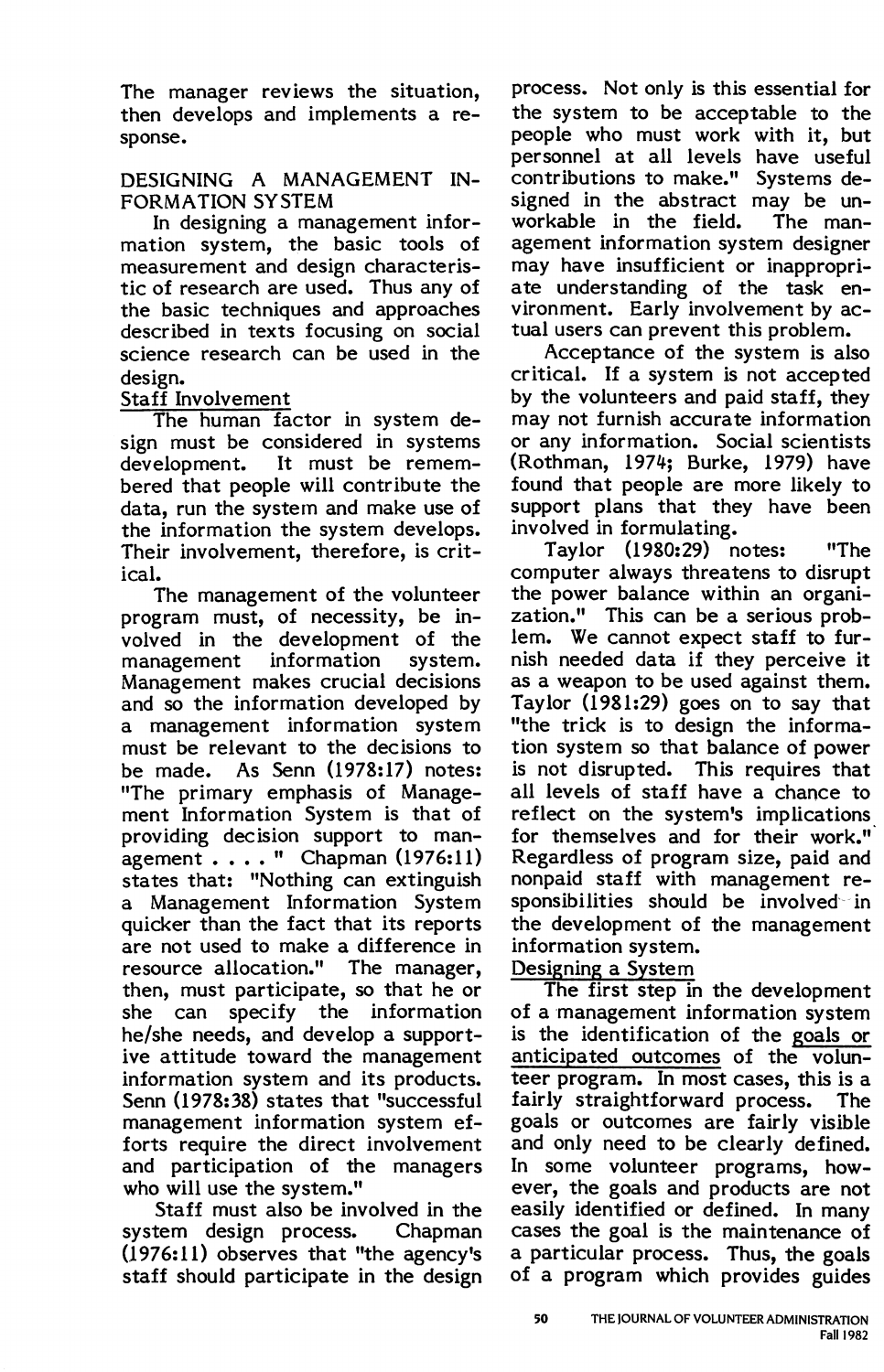for the local museum include: providing information; conducting tours; explaining special exhibits; and operating information slide shows. These goals can be identified and defined for the management information system with some attention to characteristics of the process as a part of the goal. Thus, in the sample museum program, the amount of time required to provide a guide or perhaps the number of tours conducted or percentage of visitors served becomes a part of the goal statement.

Once the goals have been identified and clearly defined, the specific activities which are required to achieve the goals are identified and clearly defined. This articulation can lead to changes in the procedures and processes of the program. If some procedures appear to be counterproductive or fail to contribute to the goals, or if some procedures which are necessary for goal achievement are missing, the volunteer program is modified so that the goals, procedures, and processes of the program are consistent. The result is a clear statement of the goals and processes of the volunteer program in fine detail. As mentioned ear lier, resistance can be anticipated here.

For each process and goal, measures are developed and each goal is defined in measurable terms. The scales needed to measure the appropriate outcomes are developed. The same procedure is followed in developing measures for each processes. Measurable factors in each process which track or monitor the flow of productivity are identified and scales are developed for each factor. The factors designated for measurement must constitute, in combination, a complete tracking system for the processes which constitute the operations of the volunteer program. That is, the measures measure every key factor in the operations of the program.

Measures for the processes should be diagnostic rather than successfailure measures. That is, the mea-

sures should provide descriptive information which can be used in planning, rather than information which simply indicates that the system is working or not working. At the simplest level, this means using an expanded scale rather than a two-point threshold scale. Thus, if the measure monitors the placement of children in foster homes in a volunteer program which recruits, screens, and trains foster parents for the juvenile court, the measure should be the number of children placed as an unreduced fraction with the number of children who<br>need placement as the base. The need placement as the base. development of diagnostic measures can also include choosing measures which focus on various aspects of the process rather than the immediate procedural outcomes.

If the measurement focuses on the volunteer recruitment process, measures might include: type of advertisement reported during inquiries, source of referrals; reasons for making the inquiry; reasons for pursuing and not pursuing further involvement; evaluation of rejection rates or success rates of screening staff; and any other measures which would tell the manager which tools and techniques are effective and in-<br>effective. Thus, if the number or Thus, if the number or percent of successfully-recruited volunteers declines, the manager will be able to assess specific tools and tasks as contributory factors. A more refined system would track specific elements or factors which make volunteers difficult to recruit. With this type of information, the specific type or types of procedures which are impeding performance can be identified, permitting the development of targeted procedural changes or development of specific resources to improve performance.

Measures should also be designed so that they are as unobtrusive as possible. Senn (1978:23) feels that a management information system should be "a natural part of daily activities." Information systems tend to operate most effectively when the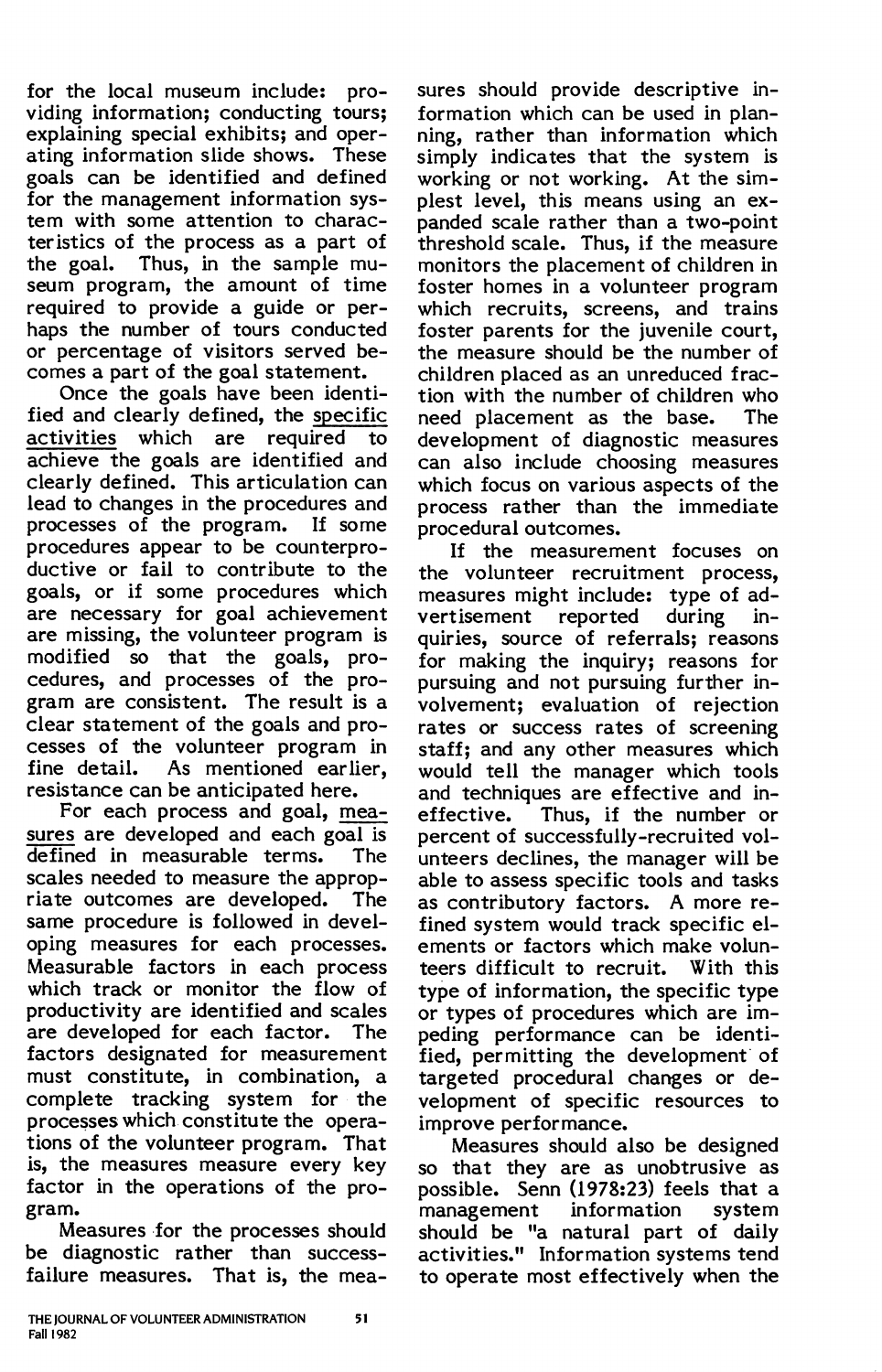data is generated as a part of the normal operations of the volunteer program or agency. Programs with<br>fully automated data processing fully automated data equipment are better equipped to implement an effective management information system. In these cases, a large volume of information is routinely collected and stored in an accessible format. Subtle changes in the types of information collected and the manner of collection will often permit the development of an effective management information system in an automated agency.

Most volunteer programs do not have access to the equipment needed to maintain fully automated or even partially automated systems. When a management information system is developed for a program with a nonautomated information system, care must be taken to develop forms and procedures which will make the collection of data a part of the normal routine of the staff. Because collection of data in management information systems is continuous, the data is collected by agency employees who have other responsibilities as well. Those other responsibilities tend to be their primary job responsibilities and so care must be taken to build measurement tasks into these primary job functions. The routinization of these tasks will also protect the quality of the data. Routine tasks once learned and implemented tend to be repeated regularly. The task should be divided into fairly simple steps. Any complexity should occur during the design phases and data analysis phases of the process. These principles apply to one and two person agencies as well as to larger operations. The consistent, regular recording of information provides fact instead of belief for making program management decisions regardless of the size of the program.

Training for the staff is essential (Chapman, 1976; Taylor, 1981). Training will provide the staff person with an essential knowledge of the operation of the management infor-

mation system and, more importantly, his or her role in it. Documentation is also vital (Taylor, 1981; Chapman, 1976). A well-articulated description of the processes of the management information system can provide a basis for implementing and maintaining it.

#### USING MANAGEMENT INFORMA-**TION SYSTEM DATA**

In management information systems, data is collected and stored on a regular basis. The data is summarized and analyzed at specific predefined periods or when management needs information. In fully automated systems the summarization of data is a relatively simple process. A program or summary procedure is developed during the planning and implementation process. When summary data is required it is drawn from the system. The same process can be established for a non-automated system. As each event. which is monitored occurs, it is recorded on a summary sheet. When summary information is required, the summary sheets are pulled and the data is summarized.

Since most volunteer program management information systems are non-automated, summary sheets are already fairly common because of the need to record hours of service and similar accountability data. For example, if the progress of a match in a one-to-one direct client service program is to be tracked, then each report filed by the volunteer or the volunteer supervisor will be recorded on summary sheets. Thus, when a report is written it is noted on the appropriate summary sheet in the manager's or secretary's office by a unique identifier as the activity report is processed. Each meeting of the volunteer with the client or a monthly case summary will generate a written report. The presence of the report and the type of action taken is recorded on appropriate summary sheets in the office as the report is placed in the client or vol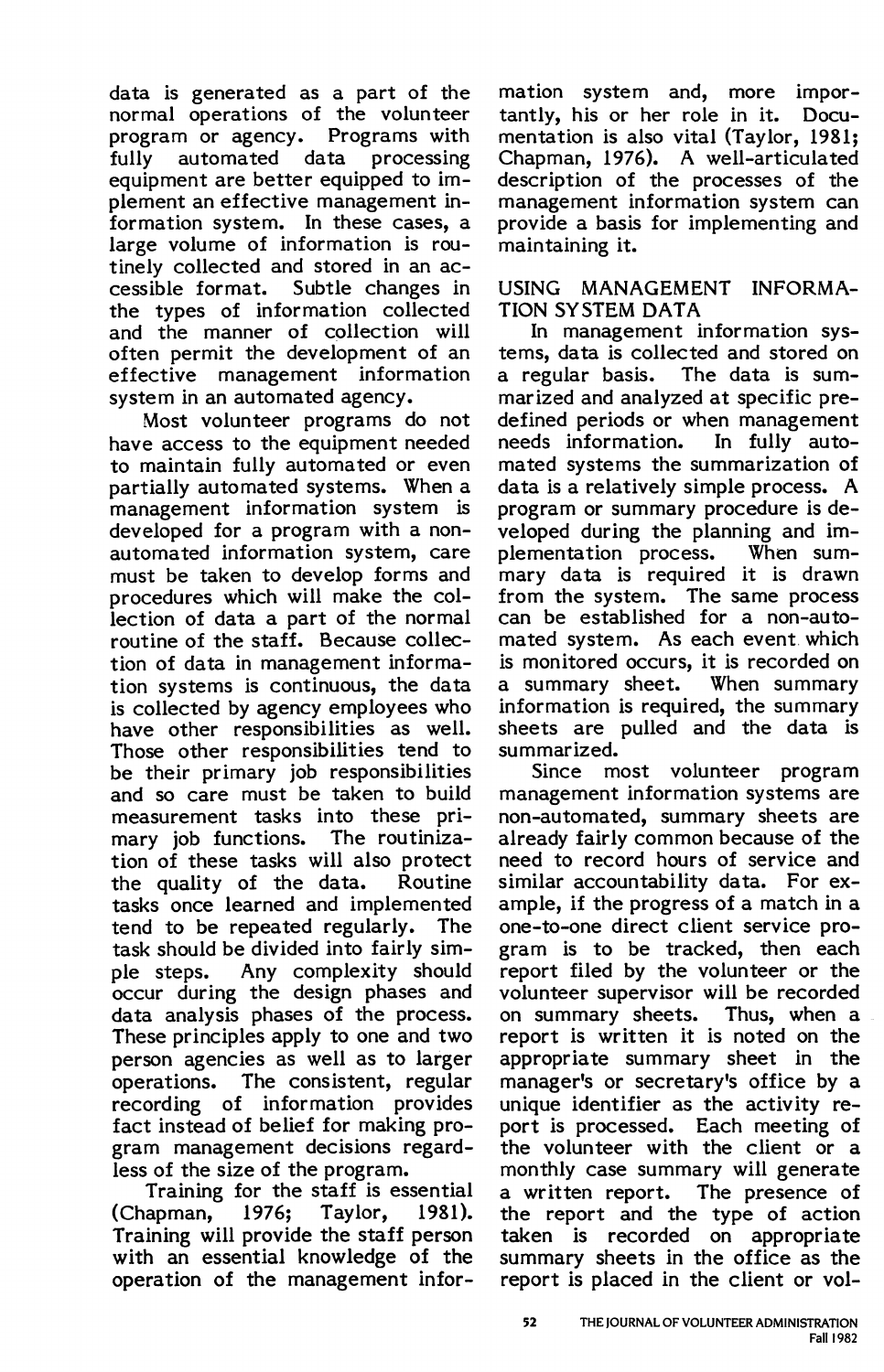unteer file.

Such summary sheets constitute the primary information in the management information system which is concerned with the operation of the process rather than the specific facts in any particular case. In this example, information is available about: the number of matches; the number of contacts; types of problems; types of activities; types of achievement; and, if recorded at the conclusion of the match, an assessment of the relative success of the process in meeting the client's needs. The data could also be summarized by type of problem, by type of outcome, or by any other factor which the system is designed to measure.

Regular summarization and review of data provides the information for regular monitoring of agency operations. The level of operation of each component of the volunteer program is reviewed in terms of expectations for performance of that component. If the information indicates that the component is functioning below expected level or if the amount of work to be completed has exceeded anticipated work level then adjustments need to be made. If the functioning of the modified component affects the operations of other components, then the level of operation of all affected components are reviewed and can be modified. If assignment data indicates that the available volunteers lack the skills needed to provide the services in demand, the location of additional resources or the development of targeted procedures for recruitment can be coupled with the allocation of additional resources or the development of expedited procedures for training. These changes would produce a volunteer prepared to provide the needed services. Information from the management information system is used in this manner to make adjustments in volunteer operations on a regular or continuous basis to enhance program effectiveness and efficiency.

Management information system data can also be used in planning. Once the system has been in operation for more than a year, a data base is established. That is, summary information is available for one or more years of operation. data base is developed the data can be evaluated for patterns and trends. To some extent the patterns which emerge in the first years of operation that require agency adjustments can be anticipated. Plans can be made to modify agency operations to meet the needs of the agency as they emerge. This concept can best be illustrated by considering fluctuations in the recruitment process. Some months are better months for volunteer recruitment than other months. Information gathered from prior years will indicate the strong and weak months. The manager can then allocate more resources to recruiting in highly productive months and reduce allocations in weak months. At the same time, the size of the pool of volunteers available for assignment will be expected to vary as the program moves from good months to bad months and back again to good months. Targets can be set for the size of the resource pool for the beginning of each month to insure a steady supply of volunteers. To the extent that a volunteer program gathers information about 0utcomes and processes and uses the information to modify program operations, it is using a management information process. The extension of this approach to all or most aspects of the volunteer program operations produces a management information system.

Planning can also involve change based on management information system data. Information developed may indicate weaknesses or inadequacies in program operations. In the planning process, changes in agency procedures or allocations of resources are made to strengthen the agency's operations and eliminate inadequacies. Management informa-